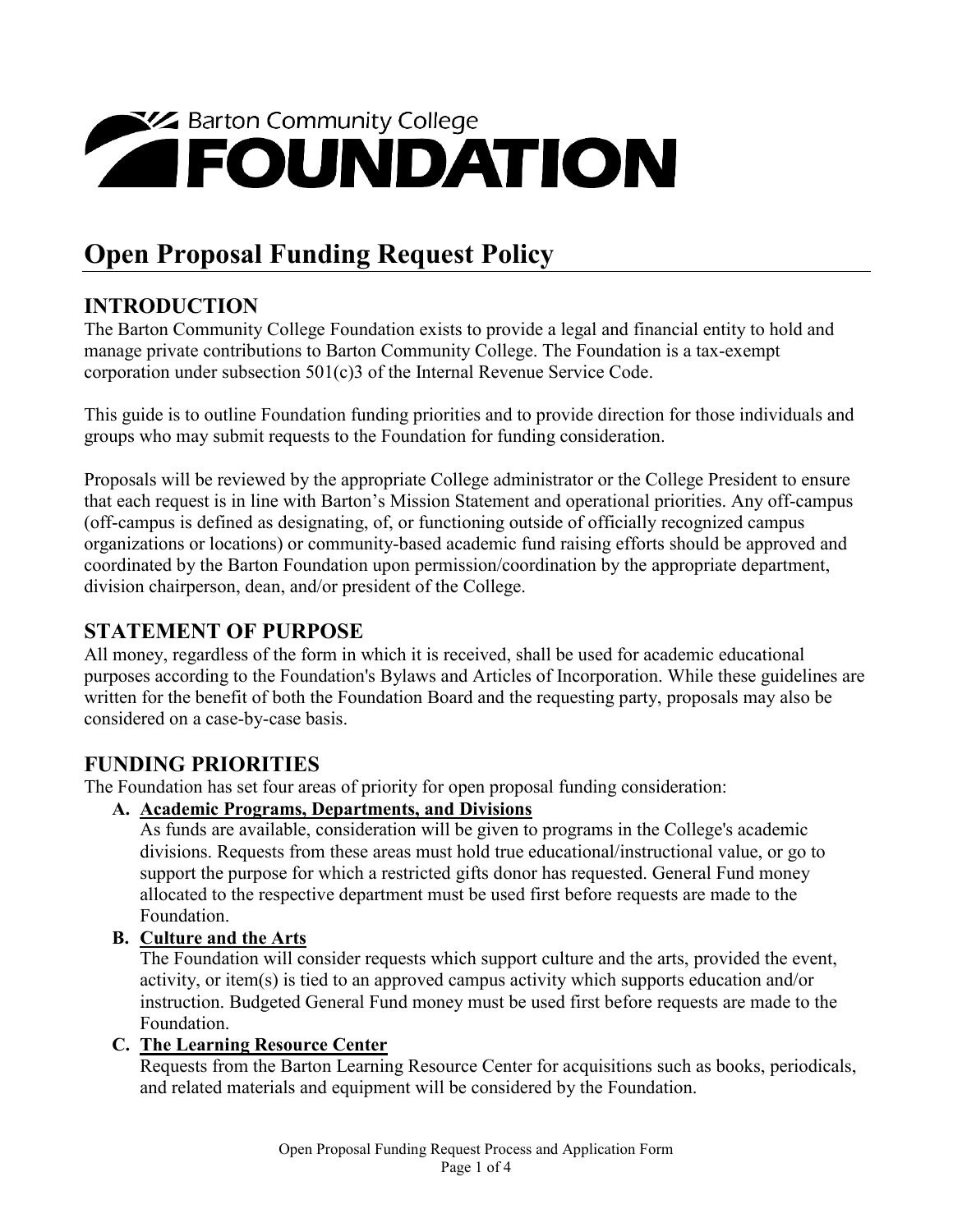#### **D. Capital Projects**

At the approval of the College President (for all capital projects over \$5,000) and/or Board of Trustees (for all bricks and mortar projects), the Foundation may consider assisting with or actively raising funds for capital projects such as a new building, addition, or fixtures, furniture, or equipment. However, private funds shall not be used to supplement projects more appropriately designated as a General Fund project.

#### **LIMITATIONS**

In general, the Barton Foundation does not normally support funding for:

- − Athletic scholarships, sponsorships or programs
- − Professional association dues or club dues
- − Travel for individuals or groups
- − Departmental advertising
- − Faculty stipends or honorariums
- − Underwriting for off-campus concerts or other special events
- − General Fund repair or replacement projects

#### **HOW TO APPLY**

The Foundation will provide Open Proposal Funding Application Form to all persons or groups requesting financial assistance. Information to be included on the form is:

- − Who will benefit from the request
- − Number of persons benefiting from the request
- − Amount of request
- − Description of the project
- − Explanation of need
- − Explanation of alternative funding (if applicable)
- − When funding is needed
- − Supporting information/documentation

The Foundation Board meets on the first Wednesday of each month at 4:00pm. Applications should be received by the Foundation Office *10 working days* prior to each regularly scheduled board meeting to be included on the meeting agenda.

An oral presentation may be requested by the Foundation Board. Those making application for funding should allow time for questions by Board members. After the presentation, the applicant will be excused, and the request will then be discussed and voted on. The applicant will be notified of the Board's actions within 48 hours of the meeting.

#### **CLOSING**

All requests, the interpretation of these guidelines and how they relate to requests are subject to the discretion of the Foundation Board of Directors.

Originally approved in 1992/93 Revised and approved 10/5/94 09/6/95 12/6/95 12/2/98 09/4/02 03/5/03 02/2/07 3/2/2022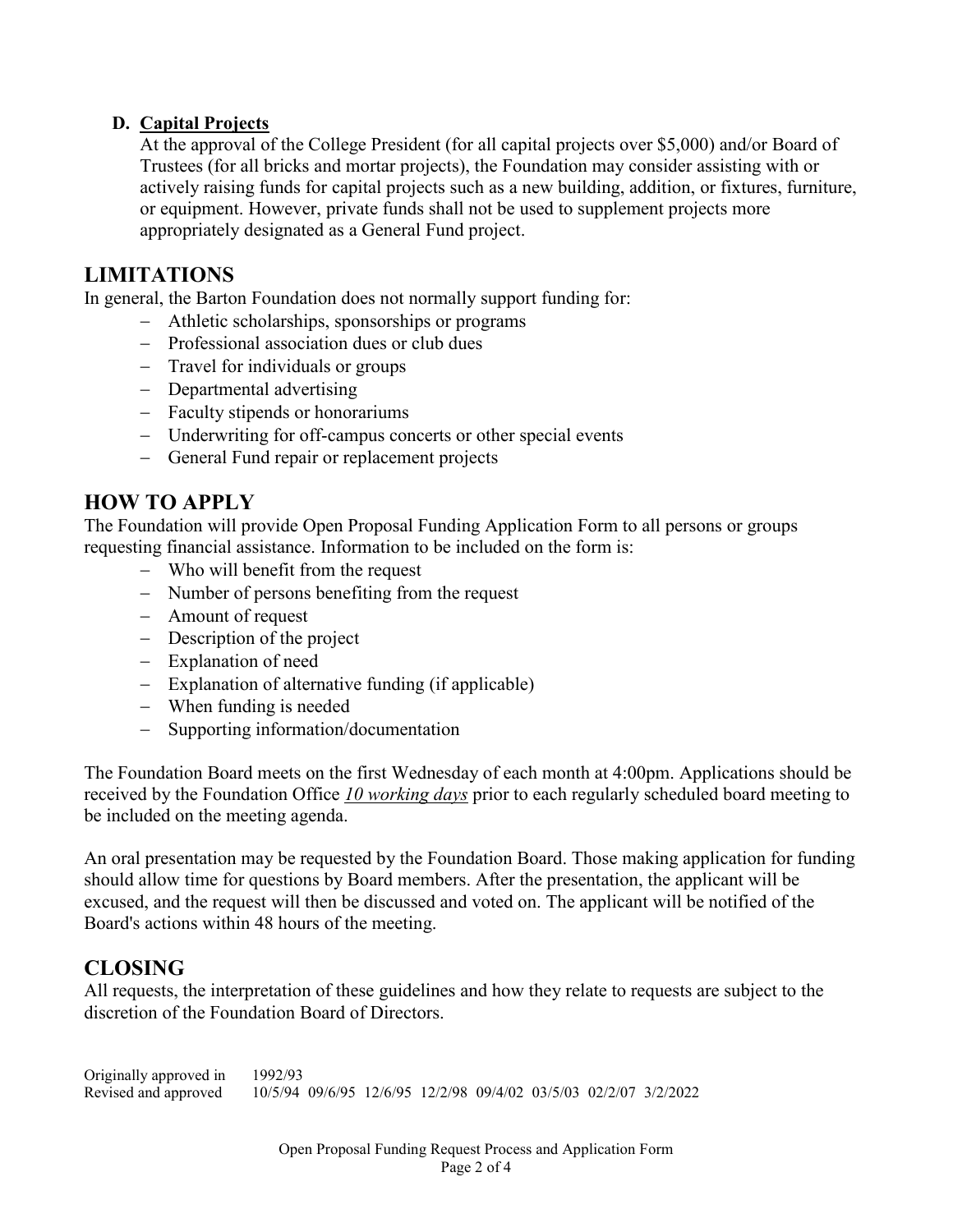## **EXPRESS AND ATION**

### **Open Proposal Funding Application Form**

Name of person(s) submitting request:

Person(s) or group benefiting from request:

Number of persons benefiting from request:

Amount of request:

Description of project:

Reason for funding request:

Other funds available (department budget, grants, etc.):

Date funds are needed:

*Any charts, graphs, drawings, supporting documentation, etc. which will enhance this proposal should also be submitted for review and consideration.*